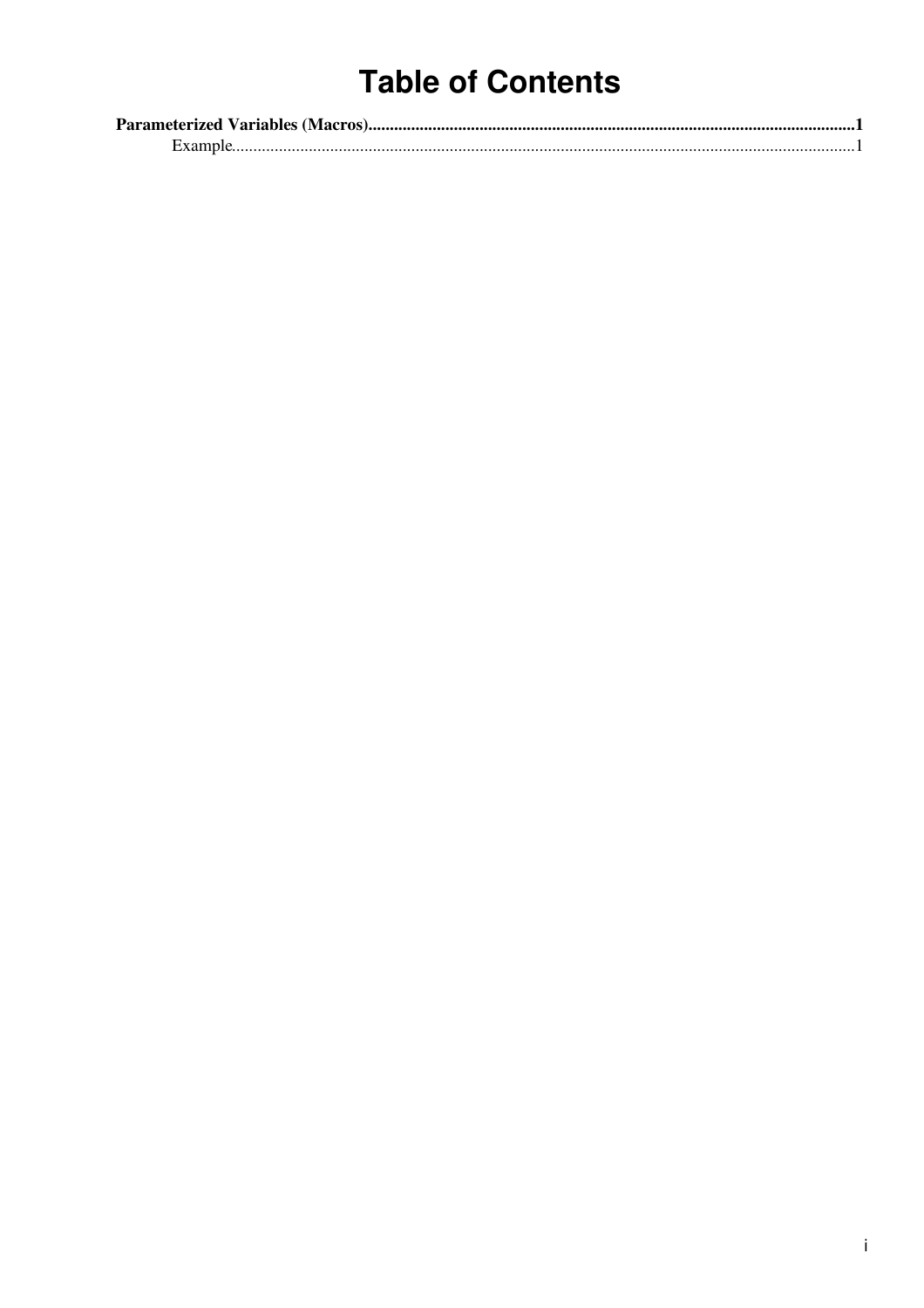## <span id="page-1-0"></span>**Parameterized Variables (Macros)**

It is possible to pass parameters to TWiki variables. This is called a macro in a programming language.

To define a parameterized variable, set a variable that contains other variables, such as:

```
 * Set EXAMPLE = Example variable using %DEFAULT%, %PARAM1% and %PARAM2%
* Set DEMO = Demo using %DEFAULT{ default="(undefined)" }%,
            %PARAM1{ default="(undefined)" }% and %PARAM2{ default="(undefined)" }%
```
A special %DEFAULT% variable denotes the default (nameless) parameter of the calling variable. Variables optionally may list a  $default="$ ..." parameter that gets used in case the calling variable does not specify that parameter.

To use a parameterized variable (or call a macro), add parameters within the curly brackets, such as:

```
 * %EXAMPLE{ "foo" PARAM1="bar" PARAM2="baz" }%
* %DEMO{ "demo" PARAM2="parameter 2" }% -- note that PARAM1 is missing
```
which resolves to:

- Example variable using foo, bar and baz
- Demo using demo, (undefined) and parameter 2 -- note that PARAM1 is missing

Parameters in the variable definition are expanded using the following sequence:

- 1. Parameter from variable call. In above example, %PARAM1% gets expanded to bar.
- 2. Session variable and preferences settings

### <span id="page-1-1"></span>**Example**

**Define variables:**

```
 * Set DRINK = red wine
* Set FAVORITE = My %DEFAULT{default="favorite"}% dish is %DISH{default="steak"}%,
                my %DEFAULT{default="favorite"}% drink is %DRINK%.
```
**The default can be defined with a default parameter** ( $\&$ DISH $\{$ default="steak"} $\&$ ), or as a preferences setting (Set DRINK =  $\dots$ ).

#### **Use Variables:**

```
%FAVORITE{ DISH="Sushi" DRINK="Sake" }%
```
Returns: My favorite dish is Sushi, my favorite drink is Sake.

%FAVORITE{}%

Returns:

My favorite dish is steak, my favorite drink is red wine.

```
%FAVORITE{ "preferred" }%
```